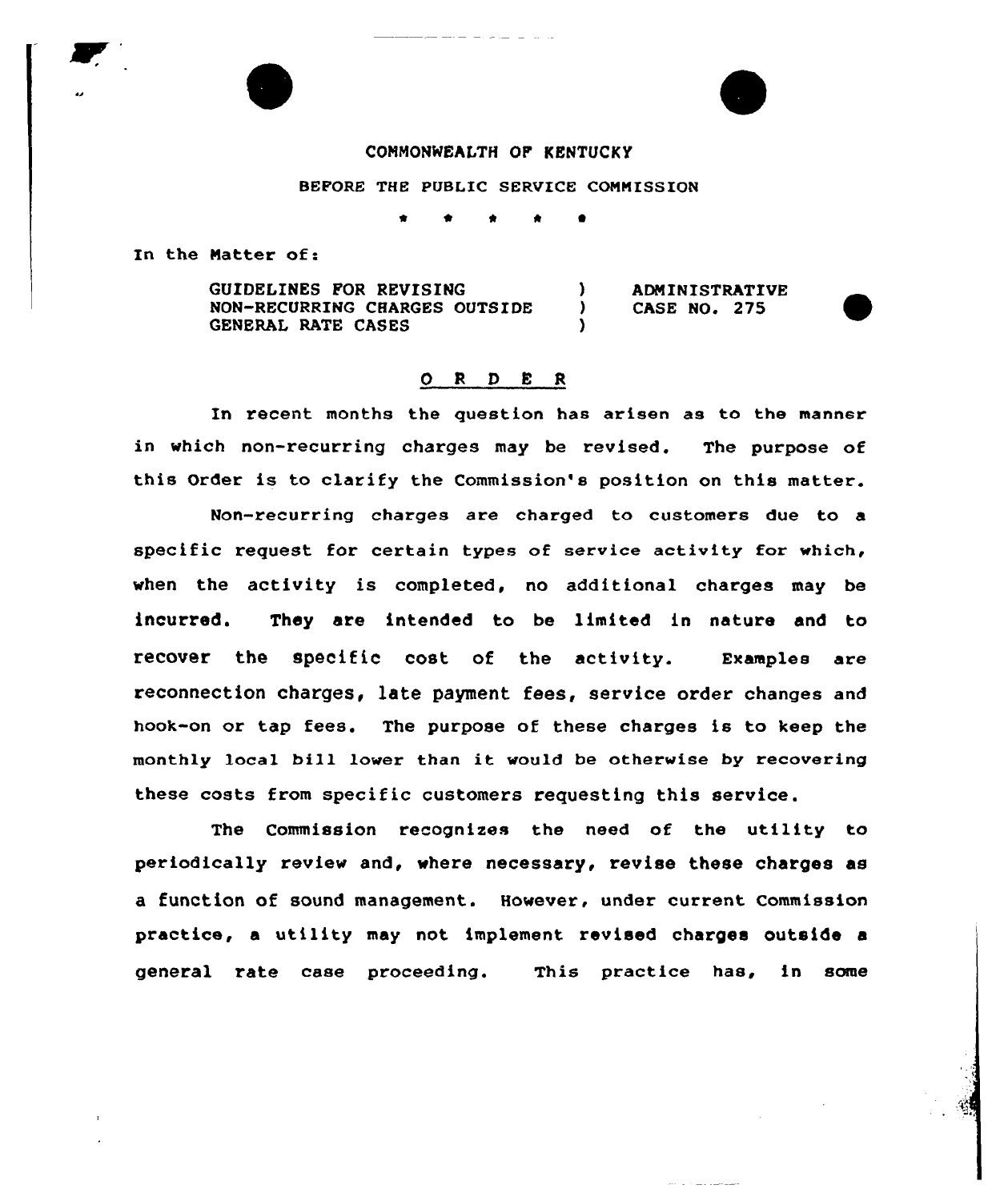instances, limited <sup>a</sup> utility's ability to keep these charges in line with the cost for providing the service, As a result, in a general rate case proceeding, rate revisions to these services are often much larger than revisions to general basic services causing certain hardships on customers.

Based upon its own investigation, the Commission hereby ORDERS the procedural guidelines set out in Appendix h to be effective for all jurisdictional utilities on the date of this Order. The guidelines allow rate revisions for non-recurring charges outside <sup>a</sup> general rate case proceeding. The Commission is of the opinion that these guidelines are a proper and necessary action pursuant to state statutes and Commission regulations to foster more efficient utility operations in the commonwealth.

Done at Frankfort, Kentucky, this 26th day of March, 19B4.

PUBLIC SERVICE COMMISSION

Wice Chairma

ATTEST:

**Secretary**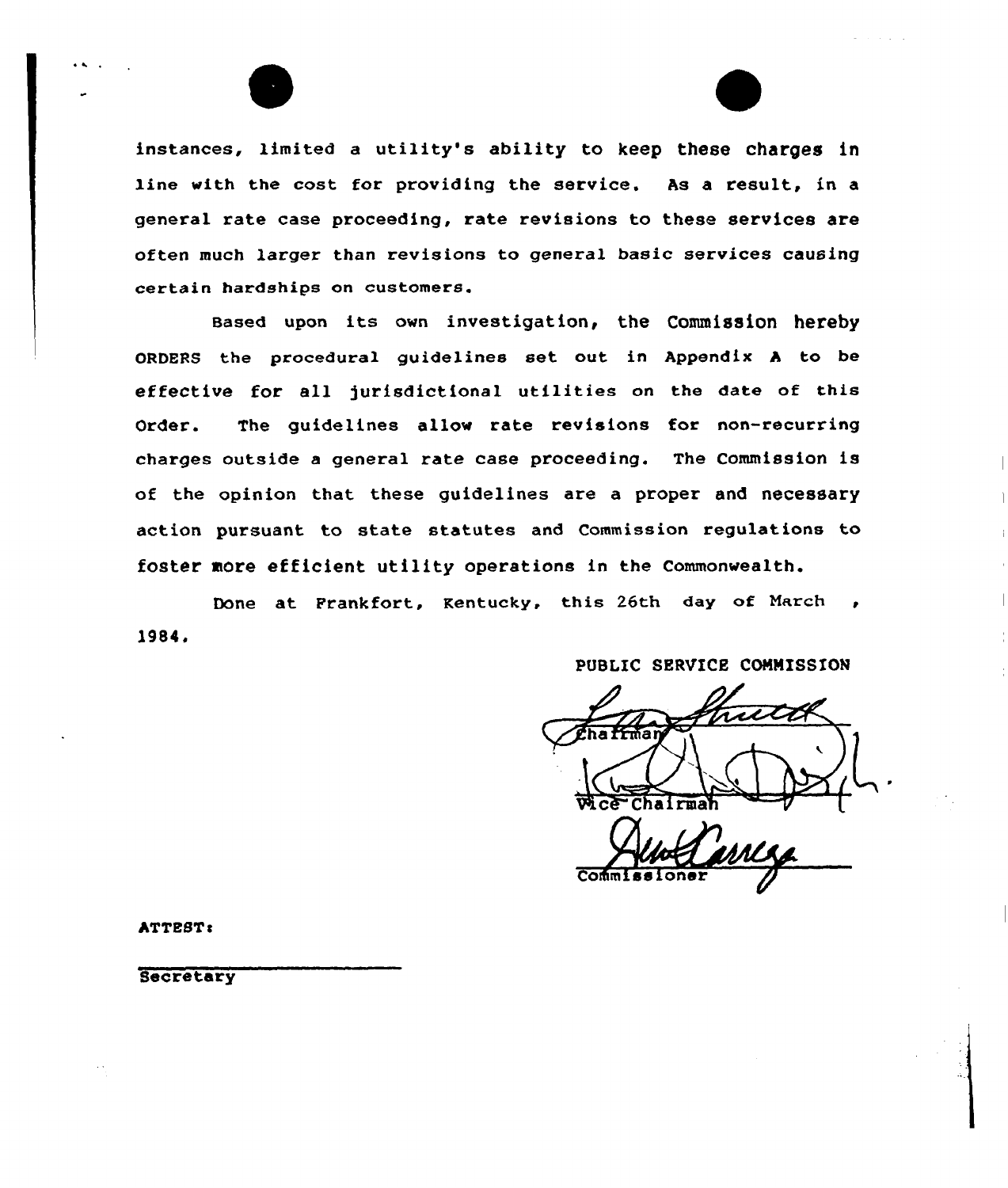



## APPENDIX A

### APPENDIX TO AN ORDER OF THE PUBLIC SERVICE COMMISSION IN ADMINISTRATIVE CASE NO. 275 DATED March 26, 1984

### PROCEDURAL GUIDELINES FOR HANDLING CASES INVOLVING INCREASES IN MISCELLANEOUS AND NONRECURRING SERVICE CHARGES OUTSIDE A GENERAL RATE CASE

In addition to the specific information required pursuant to the Commission's tariff requlations (807 KAR 5:011), the following guidelines are applicable when a utility makes a filing to increase Miscellaneous or Nonrecurring service charges outside a general rate case. When these guidelines are met, such a filing may be made by letter with supporting documentation and will not require the information normally required pursuant to the Commission's general rate case regulation (807 KAR 5:001, Section 9).

- (1) Each requested rate revision must be accompanied by:
	- (a) A specific cost justification for the propose rates and a full description of the equipment or races and a full description of the equipment of<br>service provided under tariff [807 KAR 5:011, Section 6 (2c)]. The proposed rates should at<br>least cover incremental costs, and a reasonable least cover incremental costs, and a reasonable<br>contribution to overhead. Incremental costs are defined as those costs which would be specifically incurred in the provision of this service.
	- (b) <sup>A</sup> copy of the public notice of each requested rate revision and verification that it has been made pursuant to 807 KAR 5:011, Section 8.
	- (c) <sup>A</sup> detailed statement explaining why the proposed changes could not have been included in the most previous general rate case and why current previous general rate case and managements until the next general rate request.
	- (d) An impact statement identifying the group of customers affected by the proposed tariff. The impact statement shall identify potential as well as existing customers.
	- (e) <sup>A</sup> copy of the utility's income statement and balance sheet for a recent 12-month period.